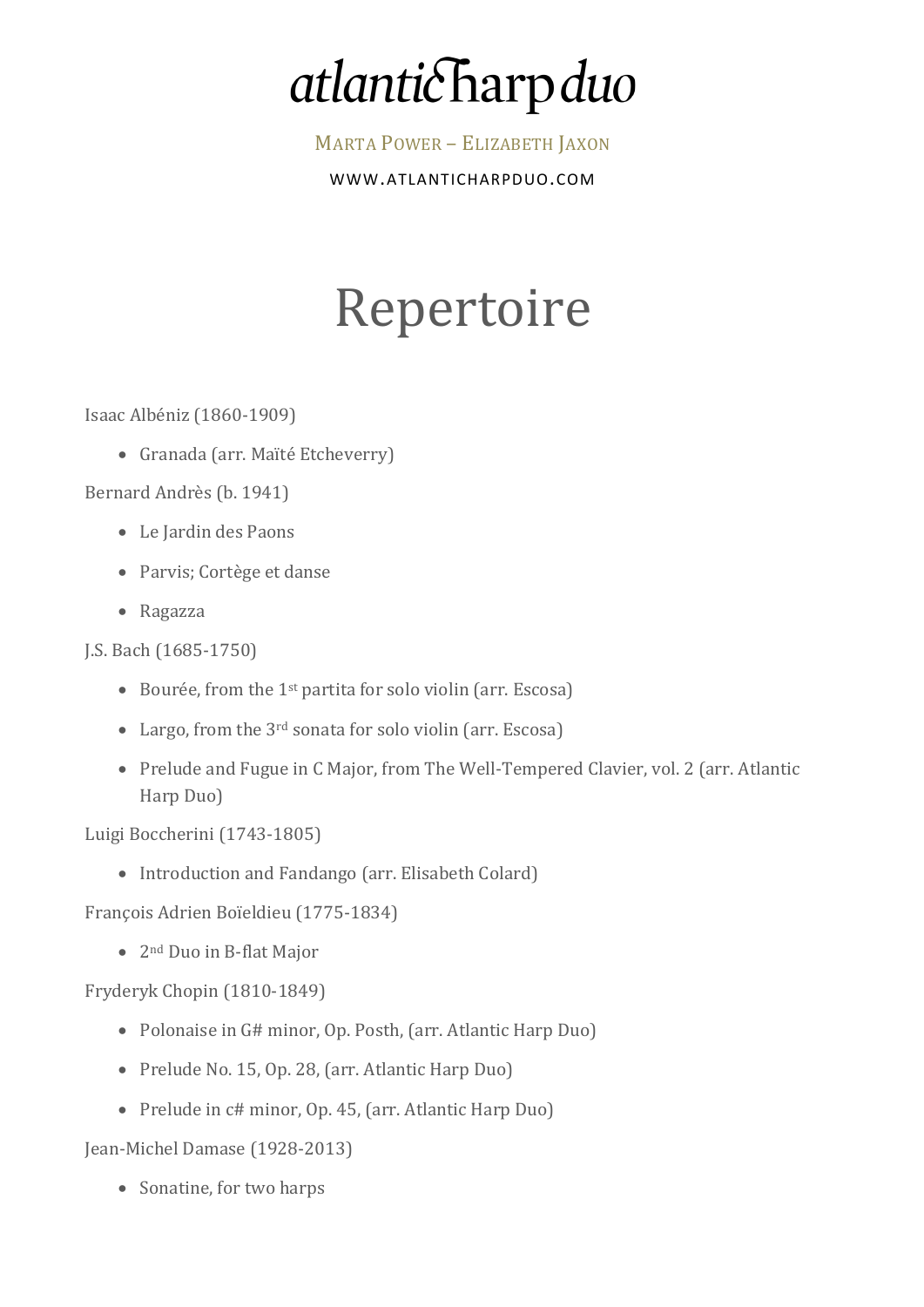Claude Debussy (1862-1918)

• Six Épigraphs Antiques, (arr. Elisabeth Colard et l'Atlantic Harp Duo) Stéphane Delplace (b. 1953)

• Minotaure

Manuel de Falla (1876-1946)

- Four Spanish Pieces (arr. Atlantic Harp Duo)
- Spanish Dance No. 1, *La Vida Breve* (arr. Patricia Masri-Fletcher)

César Franck (1822-1890)

• Prelude, Fugue and Variation, Op. 18, (arr. Atlantic Harp Duo)

Anthony Girard (b. 1959)

• Silences Célestes

Enrique Granados (1867-1916)

- Spanish Dance No. 2, Oriental, (arr. Elisabeth Colard)
- Spanish Dance No. 5, Andalusia, (arr. Carlos Salzedo)
- Intermezzo from "Goyescas" (arr. Elisabeth Colard)

## G.F. Haendel (1685-1759)

• Suite for two harpsichords, HWV446

Johann Nepomuk Hummel (1778-1837)

• Third Rondoletto

Ernesto Lecuona (1895-1963)

• Malagueña (arr. Atlantic Harp Duo)

Caroline Lizotte (b. 1969)

- Raga
- Stellae Saltantum

Damien Luce (b. 1978)

- Bacchus
- Serenade for two harps

Arturo Marquéz (b. 1950)

• Danzón No. 2 (arr. Atlantic Harp Duo)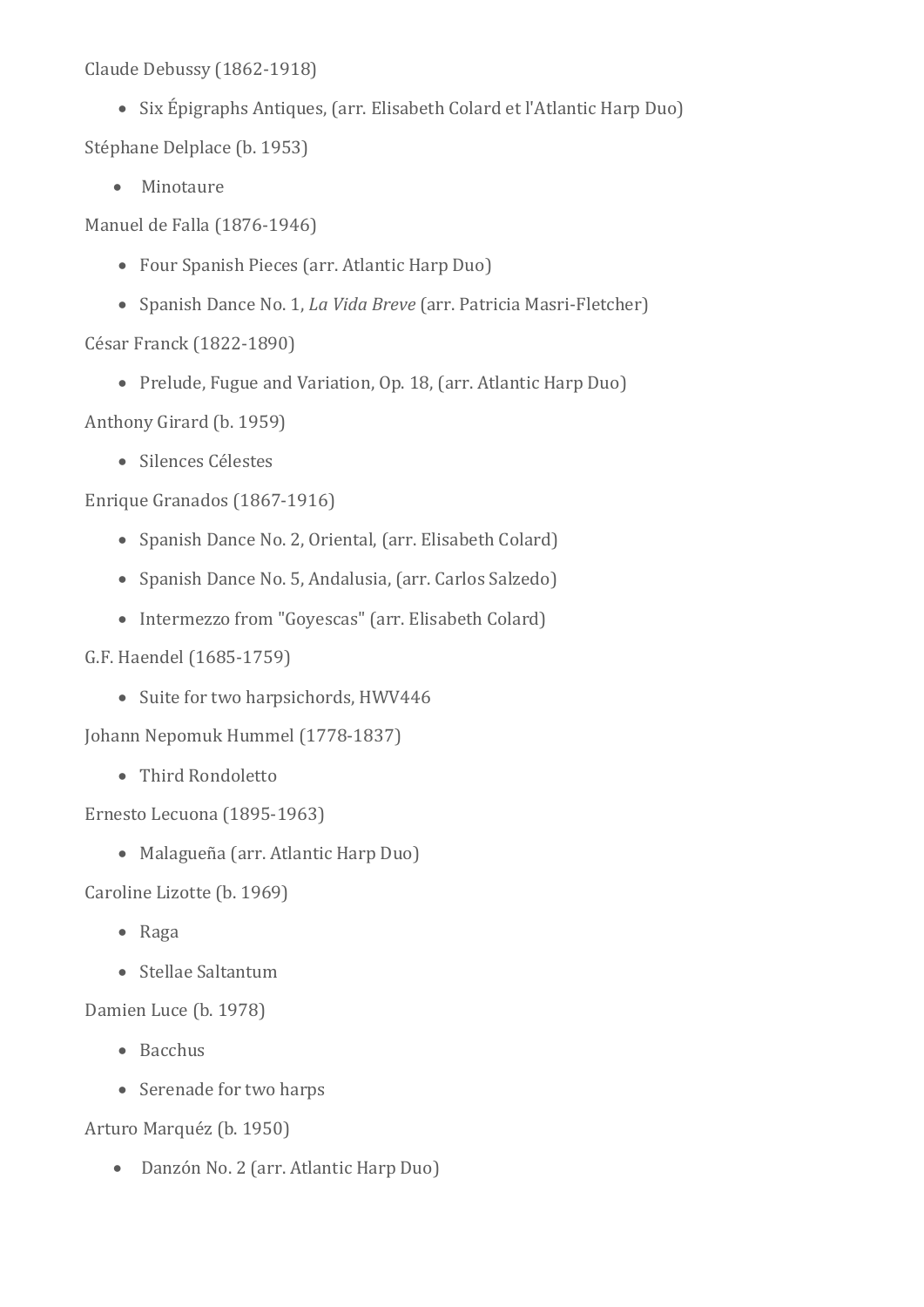Karl Oberthür (1819-1895)

• March-Fantasy on themes from "Amadis"

Roger Petersen (b. 1976)

• Naxos and the Journey with Dia

Maurice Ravel (1875-1937)

- Ma mère l'Oye (Mother Goose Suite)
- Alborada del Gracioso, from Miroirs (arr. Christophe Saunière)

R. Murray Schafer (b. 1933)

• Labyrinth Dance

Franck Villard (b. 1966)

• Ariadne Theseo